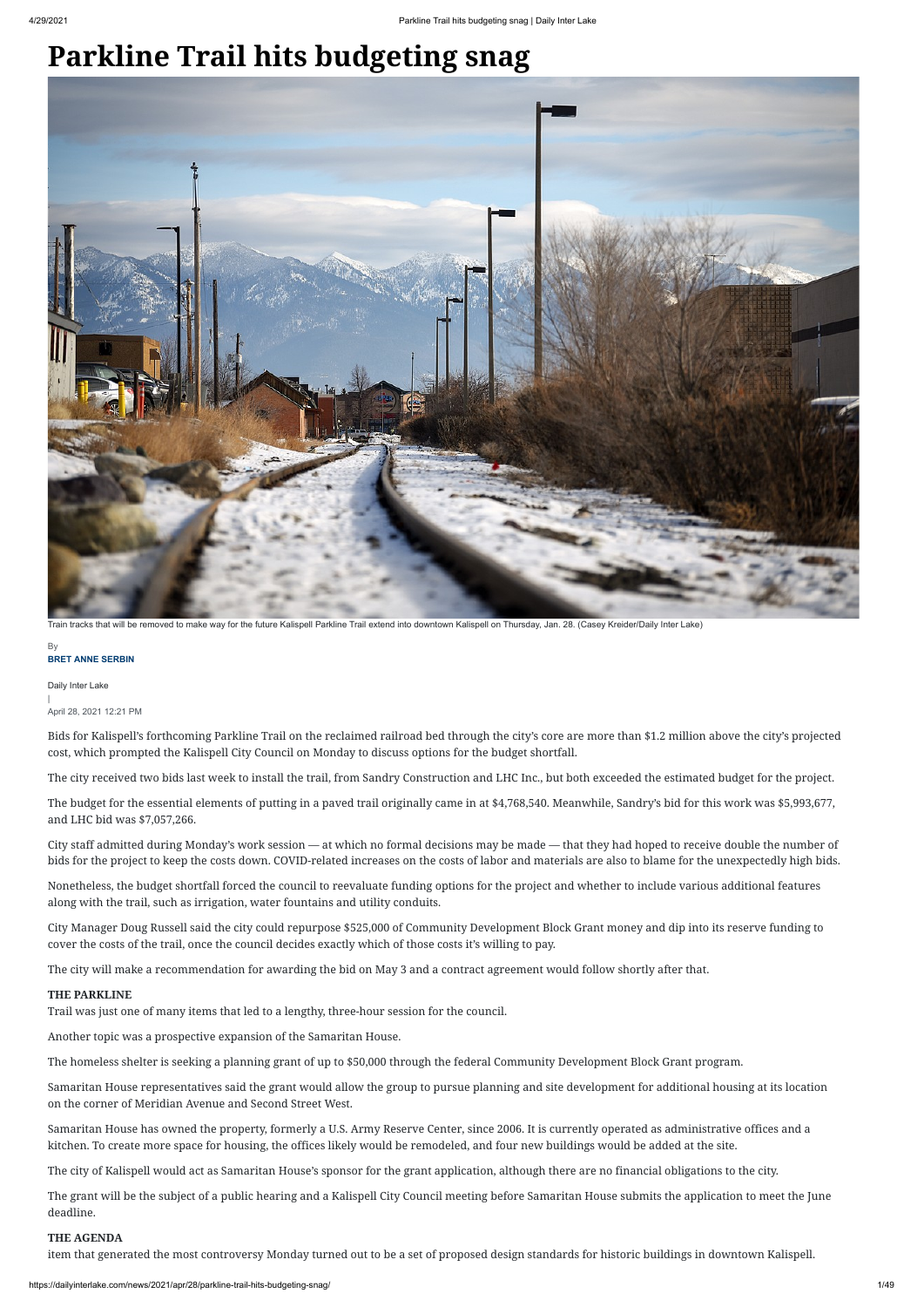Members of the Planning Board brought the Historic Design Standards to the council after extensive discussions with the Kalispell Architectural Review Committee.

The guidelines are intended to preserve the historic character of the city by laying out requirements for exterior elements such as paint colors, historic doors and brick cleaning. They only apply to commercial buildings and incorporate two layers of standards, one specifically aimed at pedestrianfriendliness along Main Street and another pertaining to general historical features throughout the Downtown Business Improvement District.

Council members offered plenty of input on an assortment of different stipulations set forth in the proposed standards. There seemed to be general interest in finding a balance between preserving architectural integrity while still allowing flexibility to property owners.

Mayor Mark Johnson asked the Planning Board to come back to the council at another work session before the council takes any action on the standards.

The council came to a general consensus on opening the City Council chambers to the public starting June 7, although a few council members said they'd like to return to open meetings even earlier.

A video of the work session can be viewed online at

<https://media.avcaptureall.com/session.html?sessionid=bb0e6635-a750-4493-8cba-5f7552d0d021&prefilter=826,5879>

Reporter Bret Anne Serbin may be reached at 758-4459 or bserbin@dailyinterlake.com.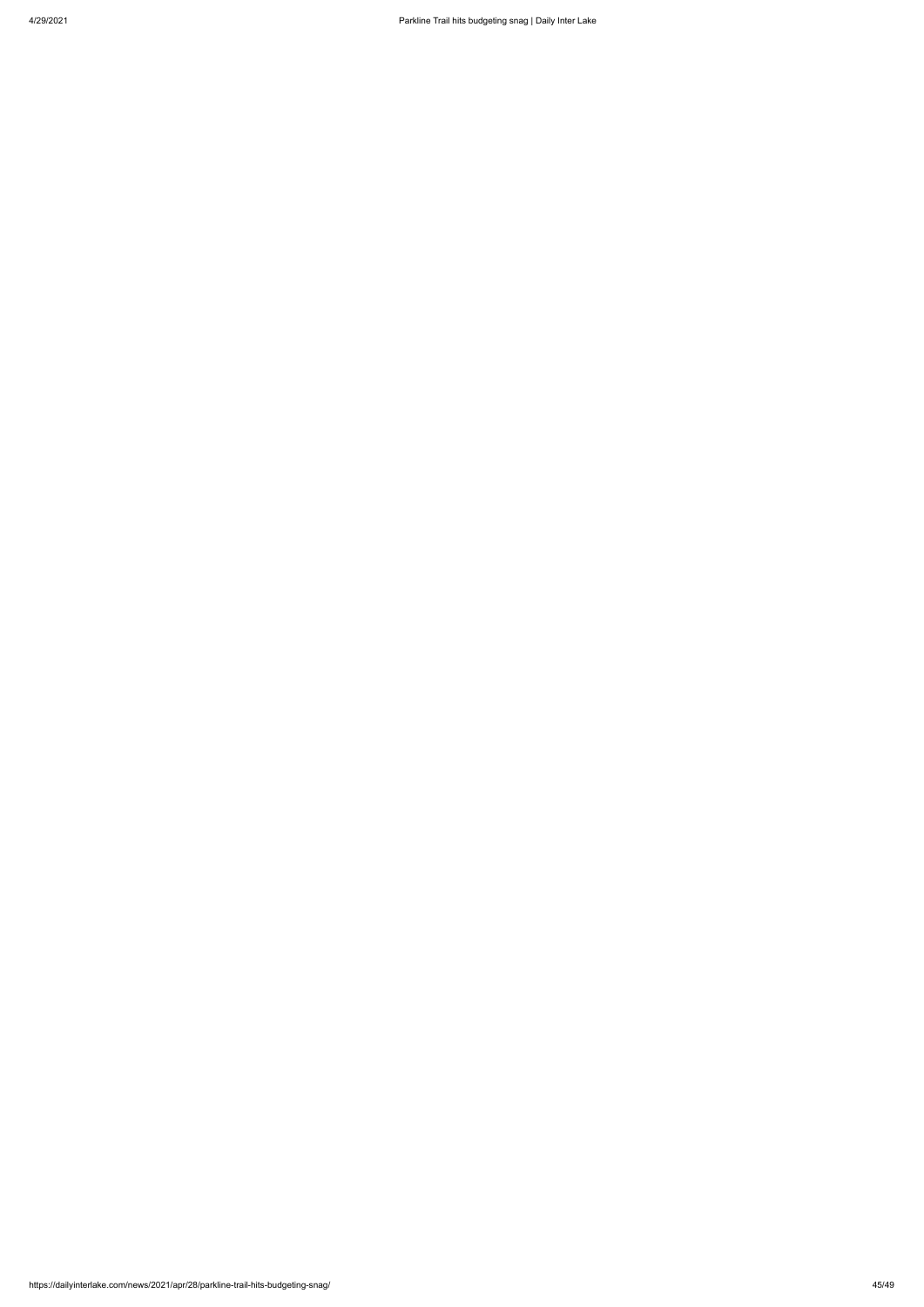!function(){"use strict";function r(t){return(r="function"==typeof Symbol&&"symbol"==typeof Symbol.iterator?function(t){return typeof t}:function(t){return t&&"function"==typeof Symbol&&t.constructor===Symbol&&t!==Symbol.prototype?"symbol":typeof t})(t)}function i(t,e){for(var n=0;n<e.length;n++){var a=e[n];a.enumerable=a.enumerable||!1,a.configurable=!0,"value"in a&& (a.writable=!0),Object.defineProperty(t,a.key,a)}}function u(t,e,n){return e in t?Object.defineProperty(t,e,{value:n,enumerable:!0,configurable:!0,writable:!0}):t[e]=n,t}function \$(e){for(var t=1;t<arguments.length;t++){var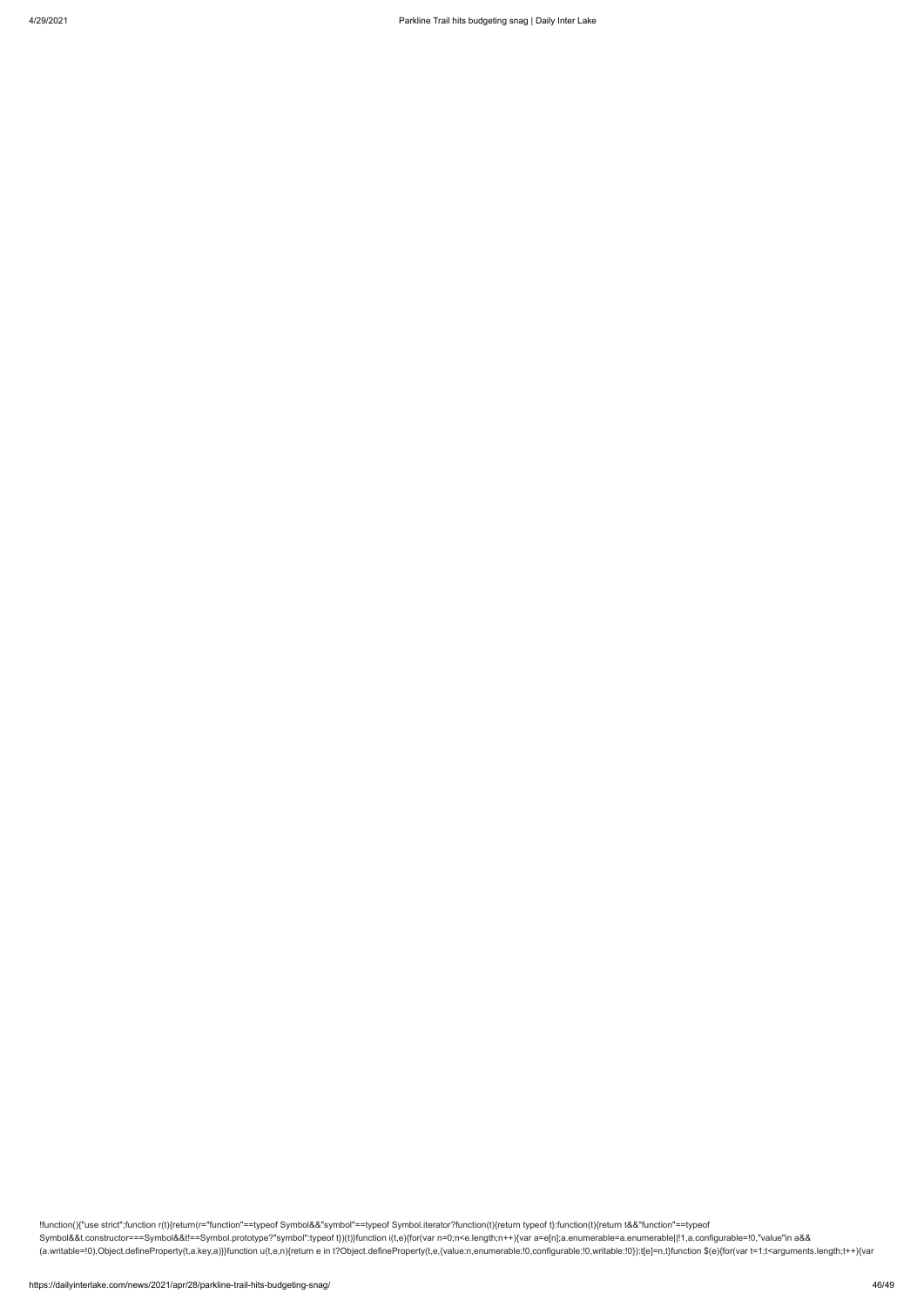### 4/29/2021 Parkline Trail hits budgeting snag | Daily Inter Lake

n=null!=arguments[t]?arguments[t]:{},a=Object.keys(n);"function"==typeof Object.getOwnPropertySymbols&&(a=a.concat(Object.getOwnPropertySymbols(n).filter(function(t){return Object.getOwnPropertyDescriptor(n,t).enumerable}))),a.forEach(function(t){u(e,t,n[t])})return e}function h(t,e){return function(t){if(Array.isArray(t))return t}(t)||function(t,e){var n=[],a=!0,r=!1,i=void 0;try{for(var o,c=t[Symbol.iterator]();!(a=(o=c.next()).done)&&(n.push(o.value),!e||n.length!==e);a=!0);}catch(t){r=!0,i=t}finally{try{a||null==c.return||c.return()}finally{ff(r)throw i}}return n}(t,e)||function(){throw new TypeError("I attempt to destructure non-iterable instance")}()}function d(t){return function(t){if(Array.isArray(t)){for(var e=0,n=new Array(t.length);e<t.length;e++)n[e]=t[e];return n}}(t)|function(t){if(Symbol.iterator in Object(t)|| Arguments]"===Object.prototype.toString.call(t))return Array.from(t)}(t)||function(){throw new TypeError("Invalid attempt to spread non-iterable instance")}()}var t=function(){},e={},n={},a=null,o= {mark:t,measure:t};try{"undefined"!=typeof window&&(e=window),"undefined"!=typeof document&&(n=document),"undefined"!=typeof MutationObserver&&(a=MutationObserver),"undefined"!=typeof performance&& (o=performance)}catch(t){}var c=(e.navigator||{}).userAgent,s=void 0===c?"":c,v=e,b=n,l=a,f=o,m=!!v.document,p=!!b.documentElement&&!!b.head&&"function"==typeof b.addEventListener&&"function"==typeof b.createElement,k=~s.indexOf("MSIE")||~s.indexOf("Trident/"),g="\_\_FONT\_AWESOME\_\_",A=16,y="fa",w="svg-inline--fa",tt="data-fa-i2svg",x="data-fa-pseudo-element",S="data-fa-pseudo-elementpending",C="data-prefix",O="data-icon",M="fontawesome-i2svg",N="async",P=["HTML","HEAD","STYLE","SCRIPT"],E=function(){try{return!0}catch(t){return!1}}(),z=

{fas:"solid",far:"regular",fal:"light",fad:"duotone",fab:"brands",fak:"kit",fa:"solid"},L={solid:"fas",regular:"far",light:"fal",duotone:"fad",brands:"fab",kit:"fak"},j="fa-layers-text",R=/Font Awesome ([5 ]\*) (Solid|Regular|Light|Duotone|Brands|Free|Pro|Kit).\*/,F={900:"fas",400:"far",normal:"far",300:"fal"},I=[1,2,3,4,5,6,7,8,9,10],T=I.concat([11,12,13,14,15,16,17,18,19,20]),\_=["class","data-prefix","data-icon","data-fatransform","data-fa-mask"],U={GROUP:"group",SWAP\_OPACITY:"swap-opacity",PRIMARY:"primary",SECONDARY:"secondary"},H=["xs","sm","lg","fw","ul","li","border","pull-left","pull-right","spin","pulse","rotate-90","rotate-180","rotate-270","flip-horizontal","flip-vertical","flip-both","stack","stack-1x","stack-2x","inverse","layers","layers-text","layers-

K=b.createElement("a");K.href=q.fetchSvgFrom,q.fetchSvgFrom=K.href}!q.autoFetchSvg||q.fetchSvgFrom||E||(console.error("Disabling Font Awesome auto-fetching of SVG icons (it was enabled) because we could not guess the correct URL to load them from. ".concat(X)),q.autoFetchSvg=!1);var et=\$({},q);v.FontAwesomeConfig=et;var B=v||{};B[g]||(B[g]={}),B[g].styles||(B[g].styles={}),B[g].hooks||(B[g].hooks={}),B[g].shims|| (B[g].shims=[]);var J=B[g],Q=[],Z=!1;function nt(t){p&&(Z?setTimeout(t,0):Q.push(t))}p&&((Z=

e=t.owner,n=e.\_state,a=e.\_data,r=t[n],i=t.then;if("function"==typeof r){n=ot;try{a=r(a)}catch(t){bt(i,t)}}pt(i,a)||(n===ot&&gt(i,a),n===ct&&bt(i,a))}function pt(e,n){var a;try{if(e===n)throw new TypeError("A promises callback cannot return that same promise.");if(n&&("function"==typeof n||"object"===r(n))){var t=n.then;if("function"==typeof t)return t.call(n,function(t){a||(a=!0,n===t?vt(e,t):gt(e,t))},function(t){a||

counter",U.GROUP,U.SWAP\_OPACITY,U.PRIMARY,U.SECONDARY].concat(I.map(function(t){return"".concat(t,"x")})).concat(T.map(function(t){return"w-".concat(t)})),Y=v.FontAwesomeConfig|| {};if(b&&"function"==typeof b.querySelector){var D=[["data-family-prefix","familyPrefix"],["data-replacement-class","replacementClass"],["data-auto-replace-svg","autoReplaceSvg"],["data-auto-add-css","autoAddCss"], ["data-auto-a11y","autoA11y"],["data-search-pseudo-elements","searchPseudoElements"],["data-observe-mutations","observeMutations"],["data-mutate-approach","mutateApproach"],["data-keep-originalsource","keepOriginalSource"],["data-measure-performance","measurePerformance"],["data-show-missing-icons","showMissingIcons"]];D.push(["data-auto-fetch-svg","autoFetchSvg"],["data-fetch-svgfrom","fetchSvgFrom"],["data-fetch-uploaded-svg-from","fetchUploadedSvgFrom"]),D.forEach(function(t){var e,n=h(t,2),a=n[0],r=n[1],i=""===(e=function(t){var e=b.querySelector("script["+t+"]");if(e)return e.getAttribute(t)}(a))||"false"!==e&&("true"===e||e);null!=i&&(Y[r]=i)})}var V=

{familyPrefix:y,replacementClass:w,autoReplaceSvg:!0,autoAddCss:!0,autoA11y:!0,searchPseudoElements:!1,observeMutations:!0,mutateApproach:"async",keepOriginalSource:!0,measurePerformance:!1,showMissing (q.observeMutations=!1);var W=/\/js\/.\*\.js.\*/,X='Manually set config.fetchSvgFrom = "URL" or use <script data-fetch-svg-from="URL" ...> to explicitly

Nt="0123456789abcdefghijklmnopqrstuvwxyzABCDEFGHIJKLMNOPQRSTUVWXYZ";function Pt(){for(var t=12,e="";0<t--;)e+=Nt[62\*Math.random()|0];return e}function Et(t){for(var e=[],n=(t||[]).length>>>0;n- -;)e[n]=t[n];return e}function zt(t){return t.classList?Et(t.classList):(t.getAttribute("class")||"").split(" ").filter(function(t){return t)}}function Lt(t,e){var n,a=e.split("-"),r=a[0],i=a.slice(1).join("-");return r!== (n=i,~H.indexOf(n))?null:i}function jt(t){return"".concat(t).replace(/&/g,"&").replace(/"/g,""").replace(//g,"'").replace(/</g,"&lt;").replace(/>/g,"&dt;"}}function Rt(n){return Object.keys(n||

configure.';if(q.autoFetchSvg&&!q.fetchSvgFrom&&b&&b.currentScript){var G=b.currentScript.getAttribute("src");-1<G.search(W)&&(E||console.info("Font Awesome SVG Auto-fetching URL has been determined using document.currentScript. This features is not supported in any version of Internet Explorer. ".concat(X)),q.fetchSvgFrom=G.replace(W,"/svgs"))}if(q.fetchSvgFrom){var

(b.documentElement.doScroll?/^loaded|^c/:/^loaded|^i|^c/).test(b.readyState))||b.addEventListener("DOMContentLoaded",function t(){b.removeEventListener("DOMContentLoaded",t),Z=1,Q.map(function(t){return t()})}));var at,rt="pending",it="settled",ot="fulfilled",ct="rejected",st=function(){},lt="undefined"!=typeof global&&void 0!==global.process&&"function"==typeof global.process.emit,ft="undefined"==typeof setImmediate? setTimeout:setImmediate,ut=[];function dt(){for(var t=0;t<ut.length;t++)ut[t][0](ut[t][1]);at=!(ut=[])}function mt(t,e){ut.push([t,e]),at||(at=!0,ft(dt,0))}function ht(t){var

(a=!0,bt(e,t))}),!0}}catch(t){return a||bt(e,t),!0}return!1}function gt(t,e){t!==e&&pt(t,e)||vt(t,e)}function vt(t,e){t.\_state===rt&&(t.\_state=it,t.\_data=e,mt(wt,t))}function bt(t,e){t.\_state===rt&&

(t.\_state=it,t.\_data=e,mt(xt,t))}function yt(t){t.\_then=t.\_then.forEach(ht)}function wt(t){t.\_state=ot,yt(t)}function xt(t){t.\_state=ct,yt(t),lt.\_handled&&lt&&global.process.emit("unhandledRejection",t.\_data,t)}function kt {global.process.emit("rejectionHandled",t)}function At(t){if("function"!=typeof t)throw new TypeError("Promise resolver "+t+" is not a function");if(this instanceof At==!1)throw new TypeError("Failed to construct 'Promise': Please use the 'new' operator, this object constructor cannot be called as a function.");this.\_then=[],function(t,e){function n(t){bt(e,t)}try{t(function(t){gt(e,t)},n)}catch(t){n(t)}}(t,this)}At.prototype= {constructor:At, state:rt, then:null, data:void 0, handled:!1,then:function(t,e){var n={owner:this,then:new this.constructor(st),fulfilled:t,rejected:e};return!e&&!t||this. handled||

(this.\_handled=!0,this.\_state===ct&&lt&&mt(kt,this)),this.\_state===ot||this.\_state===ct?mt(ht,n):this.\_then.push(n),n.then},catch:function(t){return this.then(null,t)}},At.all=function(c){if(!Array.isArray(c))throw new TypeError("You must pass an array to Promise.all().");return new At(function(n,t){var a=[],r=0;function e(e){return r++,function(t){a[e]=t,--r||n(a)}}for(var i,o=0;o<c.length;o++)(i=c[o])&&"function"==typeof i.then? i.then(e(o),t):a[o]=i;r||n(a)})},At.race=function(r){if(!Array.isArray(r))throw new TypeError("You must pass an array to Promise.race().");return new At(function(t,e){for(var n,a=0;a<r.length;a++)(n=r[a])&&"function"==type n.then?n.then(t,e):t(n)})},At.resolve=function(e){return e&&"object"===r(e)&&e.constructor===At?e:new At(function(t){t(e)})},At.reject=function(n){return new At(function(t,e){e(n)})};var St="function"==typeof Promise? Promise:At,Ct=A,Ot={size:16,x:0,y:0,rotate:0,flipX:!1,flipY:!1};function Mt(t){if(t&&p){var e=b.createElement("style");e.setAttribute("type","text/css"),e.innerHTML=t;for(var n=b.head.childNodes,a=null,r=n.length-1;-1<r;r--){var i=n[r],o=(i.tagName||"").toUpperCase();-1<["STYLE","LINK"].indexOf(o)&&(a=i)}return b.head.insertBefore(e,a),t}}var

{}).reduce(function(t,e){return t+"".concat(e,": ").concat(n[e],";")},"")}function Ft(t){return t.size!==Ot.size||t.x!==Ot.x||t.y!==Ot.y||t.rotate!==Ot.rotate||t.flipX||t.flipY}function It(t){var e=t.transform,n=t.containerWidth,a=t.iconWidth,r={transform:"translate(".concat(n/2," 256)")},i="translate(".concat(32\*e.x,", ").concat(32\*e.y,") "),o="scale(".concat(e.size/16\*(e.flipX?-1:1),", ").concat(e.size/16\*(e.flipY? -1:1),") "),c="rotate(".concat(e.rotate," 0 0)");return{outer:r,inner:{transform:"".concat(i," ").concat(o," ").concat(c)},path:{transform:"translate(".concat(a/2\*-1," -256)"}}}}var Tt={x:0,y:0,width:"100%",height:"100%"}; \_t(t){var e=!(1<arguments.length&&void 0!==arguments[1])||arguments[1];return t.attributes&&(t.attributes.fill||e)&&(t.attributes.fill="black"),t}function Ut(t){var

0!==e&&e,r=Object.keys(a).reduce(function(t,e){var n=a[e];return!!n.icon?t[n.iconName]=n.icon:t[e]=n,t},{});"function"!=typeof J.hooks.addPack||n?J.styles[t]=\$({},J.styles[t]|| {},r):J.hooks.addPack(t,r),"fas"===t&&Bt("fa",a)}var Jt=/viewBox="0 0 ([0-9]+) ([0-9]+)"/,Qt=/path d="([^"]+)"/,Zt=/path d="([^"]+)".\*path d="([^"]+)"/;var \$t=J.styles,te=J.shims,ee={},ne={},ae={};function re(t,e,n){var a,r,i,o,c,s,l=(i=r=null,o=(a=n).match(Jt),c=a.match(Qt),(s=a.match(Zt))?i=[s[1],s[2]]:c&&(i=c[1]),o&&i&&(r=[parseInt(o[1],10),parseInt(o[2],10),[],null,i]),r);l&&!Kt(e)&&(Bt(t,u({},e,l),{skipHooks:!0}),se()),ie[t] [e].map(function(t){t(l)}),delete ie[t][e]}var ie={};function oe(t,e){return Kt(t)?"unicode/".concat(Gt(t)).concat(void 0===e?"":"-".concat(e),".svg"):"".concat(toid 0===e?"":"-".concat(e),".svg")}var ce=function(r,i) {var t=2<arguments.length&&void 0!==arguments[2]?arguments[2]:{},o="fak"===r,e=t.url,c=void 0===e?et.fetchSvgFrom:e,n=t.uploadedSvgUrl,s=void 0===n?et.fetchUploadedSvgFrom:n,l=t.token,f=t.version;return ie[r]&&ie[r][i]]|(ie[r]=\$({},ie[r]||{},u({},i,[]))),new St(function(e,t){if(!c)return t(new Error("No URL available to fetch SVGs from. Specify in params or by setting config.fetchSvgFrom"));if(o&&!s)return t(new Error("No available to fetch kit SVGs from. Specify in params or by setting config.fetchKitSvgFrom"));var n=o?"".concat(s,"/").concat(l,"/icons/").concat(oe(i,f)):"".concat(c,"/").concat(z[r],"/").concat(oe(i));if(l&&(n="".concat(n, token=").concat(l)),J.styles[r]&&J.styles[r][i])return e(J.styles[r][i]);if(ie[r][i].push(function(t){e(t)}),1===ie[r][i].length)if("function"==typeof fetch)fetch(n,{mode:"cors"}).then(function(t){return t.text()}).then(fu {re(r,i,t)}).catch(function(){re(r,i,"")});else if("function"==typeof XMLHttpRequest){var a=new XMLHttpRequest;a.addEventListener("loadend",function(){this.responseText? re(r,i,this.responseText):re(r,i,"")}),a.open("GET",n),a.send()}else re(r,i,"")})},se=function(){var t=function(a){return Xt(\$t,function(t,e,n){return t[n]=Xt(e,a,{}),t},{})};ee=t(function(t,e,n){return e[3]&& (t[e[3]]=n),t}),ne=t(function(e,t,n){var a=t[2];return e[n]=n,a.forEach(function(t){e[t]=n}),e});var i="far"in \$t;ae=Xt(te,function(t,e){var n=e[0],a=e[1],r=e[2];return"far"!==a||i||(a="fas"),t[n]={prefix:a,iconName:r},t}, le(t,e){return(ee[t]||{})[e]}se();var fe=J.styles,ue=function(){return{prefix:null,iconName:null,rest:[]}};function de(t){return t.reduce(function(t,e){var n=Lt(et.familyPrefix,e);if(fe[e])t.prefix=e;else if(et.autoFetchSvg&&-1<Object.keys(z).indexOf(e))t.prefix=e;else if(n){var a="fa"===t.prefix?ae[n]||{prefix:null,iconName:null}:{};t.iconName=a.iconName||n,t.prefix=a.prefix||t.prefix}else e!==et.replacementClass&&0!==e.indexOf("fa-w-")&&t.rest.push(e);return t},ue())}function me(t,e,n){if(t&&t[e]&&t[e][n])return{prefix:e,iconName:n,icon:t[e][n]}}function he(t){var n,e=t.tag,a=t.attributes,r=void 0===a? {}:a,i=t.children,o=void 0===i?[]:i;return"string"==typeof t?jt(t):"<".concat(e," ").concat((n=r,Object.keys(n||{}).reduce(function(t,e){return t+"".concat(e,=").concat(jt(n[e]),"')},"").trim()),">").concat(o.map(he).join( </").concat(e,">")}var pe=function(){};function ge(t){return"string"==typeof(t.getAttribute?t.getAttribute(tt):null)}var ve={replace:function(t){var e=t[0],n=t[1].map(function(t){return he(t)}).join("\n");if(e.parentNode&&e.outerHTML)e.outerHTML=n+(et.keepOriginalSource&&"svg"!==e.tagName.toLowerCase()?"\x3c!-- ".concat(e.outerHTML," Font Awesome fontawesome.com --\x3e"):"");else if(e.parentNode){var a=document.createElement("span");e.parentNode.replaceChild(a,e),a.outerHTML=n}},nest:function(t){var e=t[0],n=t[1];if(~zt(e).indexOf(et.replacementClass))return ve.replace(t);var a=new RegExp("".concat(et.familyPrefix,"-.\*"));delete n[0].attributes.style,delete n[0].attributes.id;var r=n[0].attributes.class.split(" ").reduce(function(t,e){return e===et.replacementClass||e.match(a)? t.toSvg.push(e):t.toNode.push(e),t},{toNode:[],toSvg:[]});n[0].attributes.class=r.toSvg.join(" ");var i=n.map(function(t){return he(t)}).join("\n");e.setAttribute("class",r.toNode.join(" ")),e.setAttribute(tt,""),e.innerHTML=i}};function be(t){t()}function ye(n,t){var a="function"==typeof t?t:pe;if(0===n.length)a();else{var e=be;et.mutateApproach===N&&(e=v.requestAnimationFrame||be),e(function(){var

e=t.icons,n=e.main,a=e.mask,r=t.prefix,i=t.iconName,o=t.transform,c=t.symbol,s=t.title,l=t.maskId,f=t.titleId,u=t.extra,d=t.watchable,m=void 0!==d&&d,h=a.found?a:n,p=h.width,g=h.height,v="fak"===r,b=v?"":"fa-w- ".concat(Math.ceil(p/g\*16)),y=[et.replacementClass,i?"".concat(et.familyPrefix,"-").concat(i):"",b].filter(function(t){return-1===u.classes.indexOf(t)}).filter(function(t){return"!==t|!!!!}).concat(u.classes).join(""),w={c [],attributes:\$({},u.attributes,{"data-prefix":r,"data-icon":i,class:y,role:u.attributes.role||"img",xmlns:"http://www.w3.org/2000/svg",viewBox:"0 0 ".concat(p," ").concat(g)})},x=v&&!~u.classes.indexOf("fa-fw")? {width:"".concat(p/g\*16\*.0625,"em")}:{};m&&(w.attributes[tt]=""),s&&w.children.push({tag:"title",attributes:{id:w.attributes["aria-labelledby"]||"title-".concat(f||Pt())},children:[s]});var

k,A,S,C,O,M,N,P,E,z,L,j,R,F,I,T,\_,U,H,Y,D,V,q,W,X,G,K,B=\$({},w,{prefix:r,iconName:i,main:n,mask:a,maskId:l,transform:o,symbol:c,styles:\$({},x,u.styles)}),J=a.found&&n.found?(S=

(k=B).children,C=k.attributes,O=k.main,M=k.mask,N=k.maskId,P=k.transform,E=O.width,z=O.icon,L=M.width,j=M.icon,R=It({transform:P,containerWidth:L,iconWidth:E}),F={tag:"rect",attributes:\$({},Tt, {fill:"white"})},l=z.children?{children:z.children.map(\_t)}:{},T={tag:"g",attributes:\$({},R.inner),children:[\_t(\$({tag:z.tag,attributes:\$({},2.attributes,R.path)},l))]},\_={tag:"g",attributes:\$({},R.outer),children:[T]},U=" ".concat(N||Pt()),H="clip-".concat(N||Pt()),Y={tag:"mask",attributes:\$({},Tt,{id:U,maskUnits:"userSpaceOnUse",maskContentUnits:"userSpaceOnUse"}),children:[F,\_]},D={tag:"defs",children:[{tag:"clipPath",attributes:\$({},Tt,{ {id:H},children:(A=j,"g"===A.tag?A.children:[A])},Y]},S.push(D,{tag:"rect",attributes:\$({fill:"currentColor","clip-path":"url(#".concat(H,")"),mask:"url(#".concat(U,")")},Tt)}),{children:S,attributes:C}):function(t){var e=t.children,n=t.attributes,a=t.main,r=t.transform,i=Rt(t.styles);if(0<i.length&&(n.style=i),Ft(r)){var o=It({transform:r,containerWidth:a.width,iconWidth:a.width});e.push({tag:"g",attributes:\$({},o.outer),children: [{tag:"g",attributes:\$({},o.inner),children:[{tag:a.icon.tag,children:a.icon.children,attributes:\$({},a.icon.attributes,o.path)}]}]})}else e.push(a.icon);return{children:e,attributes:n}}(B),Q=J.children,Z=J.attributes;return B.children=Q,B.attributes=Z,c?(q=(V=B).prefix,W=V.iconName,X=V.children,G=V.attributes,K=V.symbol,[{tag:"svg",attributes:{style:"display: none;"},children:[{tag:"symbol",attributes:\$({},G,{id:!0===K?"".concat(q,"- ").concat(et.familyPrefix,"-").concat(W):K}),children:X}}})):function(t){var e=t.children,n=t.main,a=t.mask,r=t.attributes,i=t.styles,o=t.transform;if(Ft(o)&&n.found&&!a.found){var c=n.width/n.height/2,s=.5;r.style=Rt(\${{} {"transform-origin":"".concat(c+o.x/16,"em ").concat(s+o.y/16,"em")}))}return[{tag:"svg",attributes:r,children:e}]}(B)}function Ht(t){var e=t.content,n=t.width,a=t.height,r=t.transform,i=t.title,o=t.extra,c=t.watchable,s=v 0!==c&&c,l=\$({},o.attributes,i?{title:i}:{},{class:o.classes.join(" ")});s&&(l[tt]="");var f,u,d,m,h,p,g,v,b,y=\$({},o.styles);Ft(r)&&(y.transform=(u=(f={transform:r,startCentered:!0,width:n,height:a}).transform,d=f.width,m 0===d?A:d,h=f.height,p=void 0===h?A:h,g=f.startCentered,b="",b+=(v=void 0!==g&&g)&&k?"translate(".concat(u.x/Ct-m/2,"em, ").concat(u.y/Ct-p/2,"em) "):v?"translate(calc(-50% + ".concat(u.x/Ct,"em), calc(-50% + ").concat(u.y/Ct,"em)) "):"translate(".concat(u.x/Ct,"em, ").concat(u.y/Ct,"em) "),b+="scale(".concat(u.size/Ct\*(u.flipX?-1:1),", ").concat(u.size/Ct\*(u.flipY?-1:1),") "),b+="rotate(".concat(u.rotate,"deg) ")),y["-webkittransform"]=y.transform);var w=Rt(y);0<w.length&&(l.style=w);var x=[];return x.push({tag:"span",attributes:l,children:[e]}),i&&x.push({tag:"span",attributes:{class:"sr-only"},children:[i]}),x}var Yt=function() {},Dt=et.measurePerformance&&f&&f.mark&&f.measure?f:{mark:Yt,measure:Yt},Vt='FA "5.15.3"',qt=function(t){Dt.mark("".concat(Vt," ").concat(t," ends")),Dt.measure("".concat(Vt," ").concat(t),"".concat(Vt," ").concat(t," begins"),"".concat(Vt," ").concat(t," ends"))},Wt={begin:function(t){return Dt.mark("".concat(Vt," ").concat(t," begins")),function({feturn qt(t)}},end:qt},Xt=function(t,e,n,a){var r,i,o,c,s,l=Object.keys(t),f=l.length,u=v 0!==a?(c=e,s=a,function(t,e,n,a){return c.call(s,t,e,n,a)}):e;for(o=void 0===n?(r=1,t[l[0]]):(r=0,n);r<f;r++)o=u(o,t[i=l[r]],i,t);return o};function Gt(t){for(var e="",n=0;n<t.length;n++){e+= ("000"+t.charCodeAt(n).toString(16)).slice(-4)}return e}function Kt(t){if(1!==t.length)return!1;var e,n,a,r,i,o=(n=0,r=(e=t).length,55296<=(i=e.charCodeAt(n))&&i<=56319&&n+1<r&&56320<= (a=e.charCodeAt(n+1))&&a<=57343?1024\*(i-55296)+a-56320+65536:i);return 57344<=o&&o<=63743}function Bt(t,a){var e=(2<arguments.length&&void 0!==arguments[2]?arguments[2]:{}).skipHooks,n=void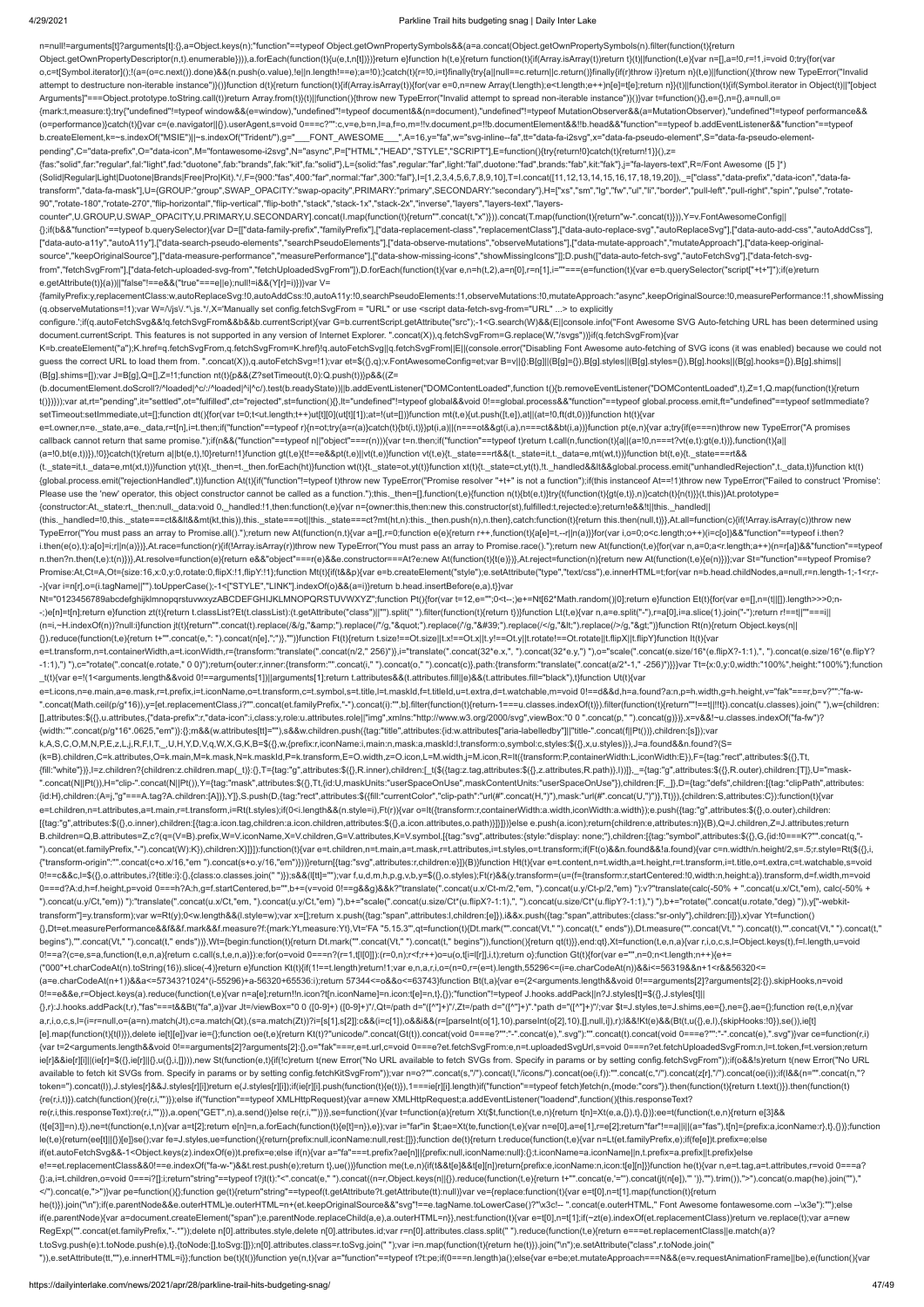4/29/2021 Parkline Trail hits budgeting snag | Daily Inter Lake t=!0===et.autoReplaceSvg?ve.replace:ve[et.autoReplaceSvg]||ve.replace,e=Wt.begin("mutate");n.map(t),e(),a()})}}var we=!1;function xe(){we=!1}var ke=null;function Ae(t){if(l&&et.observeMutations){var r=t.treeCallback,i=t.nodeCallback,o=t.pseudoElementsCallback,e=t.observeMutationsRoot,n=void 0===e?b:e;ke=new l(function(t){we||Et(t).forEach(function(t) {if("childList"===t.type&&0<t.addedNodes.length&&!ge(t.addedNodes[0])&& (et.searchPseudoElements&&o(t.target),r(t.target)),"attributes"===t.type&&t.target.parentNode&&et.searchPseudoElements&&o(t.target.parentNode),"attributes"===t.type&&ge(t.target)&&~\_.indexOf(t.attributeName))if( {var e=de(zt(t.target)),n=e.prefix,a=e.iconName;n&&t.target.setAttribute("data-prefix",n),a&&t.target.setAttribute("data-icon",a)}else i(t.target)})}),p&&ke.observe(n, {childList:!0,attributes:!0,characterData:!0,subtree:!0})}}function Se(t){var e,n,a=t.getAttribute("data-prefix"),r=t.getAttribute("data-icon"),i=void 0!==t.innerText?t.innerText.trim():"",o=de(zt(t));return a&&r&& (o.prefix=a,o.iconName=r),o.prefix&&1<i.length?o.iconName=(e=o.prefix,n=t.innerText,(ne[e]||{})[n]):o.prefix&&1===i.length&&(o.iconName=le(o.prefix,Gt(t.innerText))),o}var Ce=function(t){var e= {size:16,x:0,y:0,flipX:!1,flipY:!1,rotate:0};return t?t.toLowerCase().split(" ").reduce(function(t,e){var n=e.toLowerCase().split("-"),a=n[0],r=n.slice(1).join("-");if(a&&"h"===r)return t.flipX=!0,t;if(a&&"v"===r)return t.flipY=!0,t;if(r=parseFloat(r),isNaN(r))return t;switch(a){case"grow":t.size=t.size+r;break;case"shrink":t.size=t.size-r;break;case"left":t.x=t.x-r;break;case"right":t.x=t.x+r;break;case"up":t.y=t.yr;break;case"down":t.y=t.y+r;break;case"rotate":t.rotate=t.rotate+r}return t},e):e};function Oe(t){var e,n,a,r,i,o,c,s,l=Se(t),f=l.iconName,u=l.prefix,d=l.rest,m=(e=t.getAttribute("style"),n=[],e&& (n=e.split(";").reduce(function(t,e){var n=e.split(":"),a=n[0],r=n.slice(1);return a&&0<r.length&&(t[a]=r.join(":").trim()),t},{})),n),h=Ce(t.getAttribute("data-fa-transform")),p=null!==(a=t.getAttribute("data-fa-symbol"))&& (""===a||a),g=(i=Et((r=t).attributes).reduce(function(t,e){return"class"!==t.name&&"style"!==t.name&&(t[e.name]=e.value),t},{}),o=r.getAttribute("title"),c=r.getAttribute("data-fa-title-id"),et.autoA11y&&(o?i["arialabelledby"]="".concat(et.replacementClass,"-title-").concat(c||Pt()):(i["aria-hidden"]="true",i.focusable="false")),i),v=(s=t.getAttribute("data-fa-mask"))?de(s.split(" ").map(function(t){return t.trim()})):ue();return{iconName:f,title:t.getAttribute("title"),titleId:t.getAttribute("data-fa-title-id"),prefix:u,transform:h,symbol:p,mask:v,maskId:t.getAttribute("data-fa-mask-id"),extra: {classes:d,styles:m,attributes:g}}}function Me(t){this.name="MissingIcon",this.message=t||"Icon unavailable",this.stack=(new Error).stack}(Me.prototype=Object.create(Error.prototype)).constructor=Me;var Ne= {fill:"currentColor"},Pe={attributeType:"XML",repeatCount:"indefinite",dur:"2s"},Ee={tag:"path",attributes:\$({},Ne,{d:"M156.5,447.7l-12.6,29.5c-18.7-9.5-35.9-21.2-51.5-34.9l22.7- 22.7C127.6,430.5,141.5,440,156.5,447.7z M40.6,272H8.5 c1.4,21.2,5.4,41.7,11.7,61.1L50,321.2C45.1,305.5,41.8,289,40.6,272z M40.6,240c1.4-18.8,5.2-37,11.1-54.1l-29.5-12.6 C14.7,194.3,10,216.7,8.5,240H40.6z M64.3,156.5c7.8-14.9,17.2-28.8,28.1-41.5L69.7,92.3c-13.7,15.6-25.5,32.8-34.9,51.5 L64.3,156.5z M397,419.6c-13.9,12-29.4,22.3-46.1,30.4l11.9,29.8c20.7-9.9,39.8-22.6,56.9-37.6L397,419.6z M115,92.4 c13.9- 12,29.4-22.3,46.1-30.4l-11.9-29.8c-20.7,9.9-39.8,22.6-56.8,37.6L115,92.4z M447.7,355.5c-7.8,14.9-17.2,28.8-28.1,41.5 l22.7,22.7c13.7-15.6,25.5-32.9,34.9-51.5L447.7,355.5z M471.4,272c-1.4,18.8-5.2,37- 11.1,54.1l29.5,12.6 c7.5-21.1,12.2-43.5,13.6-66.8H471.4z M321.2,462c-15.7,5-32.2,8.2-49.2,9.4v32.1c21.2-1.4,41.7-5.4,61.1-11.7L321.2,462z M240,471.4c-18.8-1.4-37-5.2-54.1-11.1l-12.6,29.5c21.1,7.5,43.5,12.2,66.8,13.6V471.4z M462,190.8c5,15.7,8.2,32.2,9.4,49.2h32.1 c-1.4-21.2-5.4-41.7-11.7-61.1L462,190.8z M92.4,397c-12-13.9-22.3-29.4-30.4-46.1l-29.8,11.9c9.9,20.7,22.6,39.8,37.6,56.9 L92.4,397z M272,40.6c18.8,1.4,36.9,5.2,54.1,11.1l12.6-29.5C317.7,14.7,295.3,10,272,8.5V40.6z M190.8,50 c15.7-5,32.2-8.2,49.2-9.4V8.5c-21.2,1.4-41.7,5.4-61.1,11.7L190.8,50z M442.3,92.3L419.6,115c12,13.9,22.3,29.4,30.5,46.1 l29.8-11.9C470,128.5,457.3,109.4,442.3,92.3z M397,92.4l22.7-22.7c-15.6-13.7-32.8-25.5-51.5-34.9l-12.6,29.5 C370.4,72.1,384.4,81.5,397,92.4z"})},ze=\$({},Pe, {attributeName:"opacity"}),Le={tag:"g",children:[Ee,{tag:"circle",attributes:\$({},Ne,{cx:"256",cy:"364",r:"28"}),children:[{tag:"animate",attributes:\$({},Pe,{attributeName:"r",values:"28;14;28;28;14;28;"})}, {tag:"animate",attributes:\$({},ze,{values:"1;0;1;1;0;1;"})}]},{tag:"path",attributes:\$({},Ne,{opacity:"1",d:"M263.7,312h-16c-6.6,0-12-5.4-12-12c0-71,77.4-63.9,77.4-107.8c0-20-17.8-40.2-57.4-40.2c-29.1,0-44.3,9.6- 59.2,28.7 c-3.9,5-11.1,6-16.2,2.4l-13.1-9.2c-5.6-3.9-6.9-11.8-2.6-17.2c21.2-27.2,46.4-44.7,91.2-44.7c52.3,0,97.4,29.8,97.4,80.2 c0,67.6-77.4,63.5-77.4,107.8C275.7,306.6,270.3,312,263.7,312z"}),children: [{tag:"animate",attributes:\$({},ze,{values:"1;0;0;0;0;1;"})}]},{tag:"path",attributes:\$({},Ne,{opacity:"0",d:"M232.5,134.5l7,168c0.3,6.4,5.6,11.5,12,11.5h9c6.4,0,11.7-5.1,12-11.5l7-168c0.3-6.8-5.2-12.5-12-12.5h-23 C237.7,122,232.2,127.7,232.5,134.5z"}),children:[{tag:"animate",attributes:\$({},ze,{values:"0;0;1;1;0;0;"})}]}]},je=J.styles;function Re(t){var e=t[0],n=t[1],a=h(t.slice(4),1) [0];return{found:!0,width:e,height:n,icon:Array.isArray(a)?{tag:"g",attributes:{class:"".concat(et.familyPrefix,"-").concat(U.GROUP)},children:[{tag:"path",attributes:{class:"".concat(et.familyPrefix,"- ").concat(U.SECONDARY),fill:"currentColor",d:a[0]}},{tag:"path",attributes:{class:"".concat(et.familyPrefix,"-").concat(U.PRIMARY),fill:"currentColor",d:a[1]}}]}:{tag:"path",attributes:{fill:"currentColor",d:a}}}}function Fe(o,c){return new St(function(n,t){var a={found:!1,width:512,height:512,icon:Le};if(o&&c&&je[c]&&je[c][o]){var e=je[c][o];return n(Re(e))}var r={},i=function(){var t=0<arguments.length&&void 0!==arguments[0]? arguments[0]:{},e=1<arguments.length?arguments[1]:void 0;if(e&&Kt(e)){if(t&&t.iconUploads){var n=t.iconUploads,a=Object.keys(n).find(function(t){return n[t]&&n[t].u&&n[t].u===Gt(e)});if(a)return n[a].v}}else if(t&&t.iconUploads&&t.iconUploads[e]&&t.iconUploads[e].v)return t.iconUploads[e].v}(v.FontAwesomeKitConfig,o);if(v.FontAwesomeKitConfig&&v.FontAwesomeKitConfig.token&& (r.token=v.FontAwesomeKitConfig.token),"fak"===c&&(r.version=i),o&&c&&et.autoFetchSvg)return ce(c,o,\$({},r)).then(function(t){var e={};t&&(e=Re(t)),n(\$({},a,e))}).catch(t);o&&c&&!et.showMissingIcons?t(new Me("Icon is missing for prefix ".concat(c," with icon name ").concat(o))):n(a)})}var le=J.styles;function Te(t){var i,e,o,c,s,l,f,u,n,d,m,a=Oe(t);return~a.extra.classes.indexOf(j)?function(t,e){var n=e.title,a=e.transform,r=e.extra,i=null,o=null;if(k){var c=parseInt(getComputedStyle(t).fontSize,10),s=t.getBoundingClientRect();i=s.width/c,o=s.height/c}return et.autoA11y&&!n&&(r.attributes["ariahidden"]="true"),St.resolve([t,Ht({content:t.innerHTML,width:i,height:o,transform:a,title:n,extra:r,watchable:!0})])}(t,a):(i=t,o= (e=a).iconName,c=e.title,s=e.titleId,l=e.prefix,f=e.transform,u=e.symbol,n=e.mask,d=e.maskId,m=e.extra,new St(function(r,t){St.all([Fe(o,l),Fe(n.iconName,n.prefix)]).then(function(t){var e=h(t,2),n=e[0],a=e[1];r([i,Ut({icons:{main:n,mask:a},prefix:l,iconName:o,transform:f,symbol:u,mask:a,maskId:d,title:c,titleId:s,extra:m,watchable:!0})])})}))}function \_e(t){var n=1<arguments.length&&void 0!==arguments[1]?arguments[1]:null;if(p){var e=b.documentElement.classList,a=function(t){return e.add("".concat(M,"-").concat(t))},r=function(t){return e.remove("".concat(M,"-").concat(t)},r=function(t){return e.remove("". Object.keys(z):Object.keys(le),o=[".".concat(j,":not([").concat(tt,"])")].concat(i.map(function(t){return".".concat(t,":not([").concat(tt,"])")}).join(", ");if(0!==o.length){var c=[];try{c=Et(t.querySelectorAll(o))}catch(t {}if(0<c.length){a("pending"),r("complete");var s=Wt.begin("onTree"),l=c.reduce(function(t,e){try{var n=Te(e);n&&t.push(n)}catch(t){E||t instanceof Me&&console.error(t)}return t},[]);return new St(function(e,t) {St.all(l).then(function(t){ye(t,function(){a("active"),a("complete"),r("pending"),"function"==typeof n&&n(),s(),e()})}).catch(function(){s(),t()})})}}}}function Ue(t){var e=1<arguments.length&&void 0!==arguments[1]? arguments[1]:null;Te(t).then(function(t){t&&ye([t],e)})}function He(h,p){var g="".concat(S).concat(p.replace(":","-"));return new St(function(a,t){if(null!==h.getAttribute(g))return a();var e=Et(h.children).filter(function {return t.getAttribute(x)===p})[0],n=v.getComputedStyle(h,p),r=n.getPropertyValue("font-family").match(R),i=n.getPropertyValue("font-weight"),o=n.getPropertyValue("content");if(e&&!r)return h.removeChild(e),a();if(r&&"none"!==o&&""!==o){var c=n.getPropertyValue("content"),s=~["Solid","Regular","Light","Duotone","Brands","Kit"].indexOf(r[2])?L[r[2].toLowerCase()]:F[i],l=Gt(3===c.length? c.substr(1,1):c),f=le(s,l),u=f;if(u||(u=l),f||(f=String.fromCharCode(parseInt(l,16))),!f||e&&e.getAttribute(C)===s&&e.getAttribute(O)===u)a();else{h.setAttribute(g,u),e&&h.removeChild(e);var d= {iconName:null,title:null,titleId:null,prefix:null,transform:Ot,symbol:!1,mask:null,maskId:null,extra:{classes:[],styles:{},attributes:{}}},m=d.extra;m.attributes[x]=p,Fe(f,s).then(function(t){var e=Ut(\$({},d,{icons: {main:t,mask:ue()},prefix:s,iconName:u,extra:m,watchable:!0})),n=b.createElement("svg");":before"===p?h.insertBefore(n,h.firstChild):h.appendChild(n),n.outerHTML=e.map(function(t){return he(t)}).join("\n"),h.removeAttribute(g),a()}).catch(t)}}else a()})}function Ye(t){return St.all([He(t,":before"),He(t,":after")])}function De(t){return! (t.parentNode===document.head||~P.indexOf(t.tagName.toUpperCase())||t.getAttribute(x)||t.parentNode&&"svg"===t.parentNode.tagName)}function Ve(r){if(p)return new St(function(t,e){var n=Et(r.querySelectorAll("\*")).filter(De).map(Ye),a=Wt.begin("searchPseudoElements");we=!0,St.all(n).then(function(){a(),xe(),t()}).catch(function(){a(),xe(),e()}}})}var qe="svg:not(:root).svg-inline--fa{overflow:visible}.s inline--fa{display:inline-block;font-size:inherit;height:1em;overflow:visible;vertical-align:-.125em}.svg-inline--fa.fa-lg{vertical-align:-.225em}.svg-inline--fa.fa-w-1{width:.0625em}.svg-inline--fa.fa-w-2{width:.125em}.sv inline--fa.fa-w-3{width:.1875em}.svg-inline--fa.fa-w-4{width:.25em}.svg-inline--fa.fa-w-5{width:.3125em}.svg-inline--fa.fa-w-6{width:.375em}.svg-inline--fa.fa-w-7{width:.4375em}.svg-inline--fa.fa-w-8{width:.5em}.svg-inline inline--fa.fa-w-9{width:.5625em}.svg-inline--fa.fa-w-10{width:.625em}.svg-inline--fa.fa-w-11{width:.6875em}.svg-inline--fa.fa-w-12{width:.75em}.svg-inline--fa.fa-w-12{width:.75em}.svg-inline--fa.fa-w-13{width:.8125em}.svg-14{width:.875em}.svg-inline--fa.fa-w-15{width:.9375em}.svg-inline--fa.fa-w-16{width:1em}.svg-inline--fa.fa-w-17{width:1.0625em}.svg-inline--fa.fa-w-18{width:1.125em}.svg-inline--fa.fa-w-19{width:1.1875em}.svg-inline- fa.fa-w-20{width:1.25em}.svg-inline--fa.fa-pull-left{margin-right:.3em;width:auto}.svg-inline--fa.fa-pull-right{margin-left:.3em;width:auto}.svg-inline--fa.fa-border{height:1.5em}.svg-inline--fa.fa-li{width:2em}.svg-inline- fa.fa-fw{width:1.25em}.fa-layers svg.svg-inline--fa{bottom:0;left:0;margin:auto;position:absolute;right:0;top:0}.fa-layers{display:inline-block;height:1em;position:relative;text-align:center;verticalalign:-.125em;width:1em}.fa-layers svg.svg-inline--fa{-webkit-transform-origin:center center;transform-origin:center center}.fa-layers-counter,.fa-layers-text{display:inline-block;position:absolute;text-align:center}.fa-

transform:scale(.25);transform:scale(.25);-webkit-transform-origin:bottom right;transform-origin:bottom right}.fa-layers-bottom-left{bottom:0;left:0;right:auto;top:auto;-webkit-transform:scale(.25);transform:scale(.25); webkit-transform-origin:bottom left;transform-origin:bottom left}.fa-layers-top-right{right:0;top:0;-webkit-transform:scale(.25);transform:scale(.25);-webkit-transform-origin:top right;transform-origin:top right}.fa-layers left{left:0;right:auto;top:0;-webkit-transform:scale(.25);transform:scale(.25);-webkit-transform-origin:top left;transform-origin:top left}.fa-lg{font-size:1.33333333333339m;line-height:.75em;vertical-align:-.0667em}.fa-xs size:.75em}.fa-sm{font-size:.875em}.fa-1x{font-size:1em}.fa-2x{font-size:2em}.fa-3x{font-size:3em}.fa-4x{font-size:4em}.fa-5x{font-size:5em}.fa-6x{font-size:6em}.fa-7x{font-size:7em}.fa-8x{font-size:8em}.fa-9x{fontsize:9em}.fa-10x{font-size:10em}.fa-fw{text-align:center;width:1.25em}.fa-ul{list-style-type:none;margin-left:2.5em;padding-left:0}.fa-ul>li{position:relative}.fa-li{left:-2em;position:absolute;text-align:center;width:2em; height:inherit}.fa-border{border:solid .08em #eee;border-radius:.1em;padding:.2em .25em .15em}.fa-pull-left{float:left}.fa-pull-right{float:right}.fa.fa-pull-left,.fab.fa-pull-left,.fal.fa-pull-left,.far.fa-pull-left,.fas. -left{margin-right:.3em}.fa.fa-pull-right,.fab.fa-pull-right,.fal.fa-pull-right,.far.fa-pull-right,.far.fa-pull-right,.fas.fa-pull-right(nargin-left:.3em}.fa-spin{-webkit-animation:fa-spin 2s infinite linear;animation:fa-s webkit-animation:fa-spin 1s infinite steps(8);animation:fa-spin 1s infinite steps(8)}@-webkit-keyframes fa-spin{0%{-webkit-transform:rotate(0);transform:rotate(0)}100%{-webkit-

webkit-transform:scale(-1,1);transform:scale(-1,1)}.fa-flip-vertical{-webkit-transform:scale(1,-1);transform:scale(1,-1)}.fa-flip-both,.fa-flip-both,da-flip-bothding-flip-vertical{-webkit-transform:scale(-1,-1)}:root .fa-flip-vertical,:root .fa-flip-vertical,:root .fa-flip-vertical,:root .fa-rotate-180,:root .fa-rotate-270,:root .fa-rotate-290,-root .fa-rotate-270,:root .fa-rotate-270,:root .fa-rotate-90{-webkit-filter:none;filter:none stack-1x,.fa-stack-2x{bottom:0;left:0;margin:auto;position:absolute;right:0;top:0}.svg-inline--fa.fa-stack-1x{height:1em;width:1.25em}.svg-inline--fa.fa-stack-2x{height:2em;width:2.5em}.fa-inverse{color:#fff}.sronly{border:0;clip:rect(0,0,0,0);height:1px;margin:-1px;overflow:hidden;padding:0;position:absolute;width:1px}.sr-only-focusable:active,.sr-only-

focusable:focus{clip:auto;height:auto;margin:0;overflow:visible;position:static;width:auto}.svg-inline--fa .fa-primary{fill:var(--fa-primary-color,currentColor);opacity:1;opacity:1-ra-primary-opacity,1)}.svg-inline--fa .fa secondary{fill:var(--fa-secondary-color,currentColor);opacity:.4;opacity:var(--fa-secondary-opacity,.4)}.svg-inline--fa.fa-swap-opacity .fa-primary{opacity:.4;opacity:var(--fa-secondary-opacity.a;opacity:var(--fa-secondary opacity .fa-secondary{opacity:1;opacity:var(--fa-primary-opacity,1)}.svg-inline--fa mask .fa-primary,.svg-inline--fa mask .fa-secondary{fill:#000}.fad.fa-inverse{color:#fff}";function We(){var t=y,e=w,n=et.familyPrefix,a=et.replacementClass,r=qe;if(n!==t||a!==e){var i=new RegExp("\\.".concat(t,"\\-"),"g"),o=new RegExp("\\--".concat(t,"\\-"),"g"),c=new RegExp("\\.".concat(e),"g");r=r.replace(i,".".concat(n,"- ")).replace(o,"--".concat(n,"-")).replace(c,".".concat(a))}return r}function Xe(){et.autoAddCss&&!Qe&&(Mt(We()),Qe=!0)}function Ge(e,t){return Object.defineProperty(e,"abstract",{get:t}),Object.defineProperty(e,"html", {get:function(){return e.abstract.map(function(t){return he(t)})}}),Object.defineProperty(e,"node",{get:function(){if(p){var t=b.createElement("div");return t.innerHTML=e.html,t.children}}}),e}function Ke(t){var e=t.prefix,n=void 0===e?"fa":e,a=t.iconName;if(a)return me(Je.definitions,n,a)||me(J.styles,n,a)}var Be,Je=new(function(){function t(){!function(t,e){if(!(t instanceof e))throw new TypeError("Cannot call a class as a function")}(this,t),this.definitions={}}var e,n,a;return e=t,(n=[{key:"add",value:function(){for(var e=this,t=arguments.length,n=new Array(t),a=0;a<t;a++)n[a]=arguments[a];var r=n.reduce(this.\_pullDefinitions, {});Object.keys(r).forEach(function(t){e.definitions[t]=\$({},e.definitions[t]||{},r[t]),Bt(t,r[t]),se()})}},{key:"reset",value:function(){this.definitions={}}},{key:"\_pullDefinitions",value:function(i,t){var o=t.prefix&&t.iconName&&t.icon?{0:t}:t;return Object.keys(o).map(function(t){var e=o[t],n=e.prefix,a=e.iconName,r=e.icon;i[n]||(i[n]={}),i[n][a]=r}),i}}])&&i(e.prototype,n),a&&i(e,a),t}()),Qe=!1,Ze={i2svg:function(){var t=0<arguments.length&&void 0!==arguments[0]?arguments[0]:{};if(p){Xe();var e=t.node,n=void 0===e?b:e,a=t.callback,r=void 0===a?function(){}:a;return et.searchPseudoElements&&Ve(n),\_e(n,r)}return St.reject("Operation requires a DOM of some kind.")},css:We,insertCss:function(){Qe||(Mt(We()),Qe=!0)},watch:function(){var t=0<arguments.length&&void 0!==arguments[0]?arguments[0]: {},e=t.autoReplaceSvgRoot,n=t.observeMutationsRoot;!1===et.autoReplaceSvg&&(et.autoReplaceSvg=!0),et.observeMutations=!0,nt(function() {en({autoReplaceSvgRoot:e}),Ae({treeCallback:\_e,nodeCallback:Ue,pseudoElementsCallback:Ve,observeMutationsRoot:n})})}},\$e=(Be=function(t){var e=1<arguments.length&&void 0!==arguments[1]?arguments[1]: {},n=e.transform,a=void 0===n?Ot:n,r=e.symbol,i=void 0!==r&&r,o=e.mask,c=void 0===o?null:o,s=e.maskId,l=void 0===s?null:s,f=e.title,u=void 0===f?null:f,d=e.titleId,m=void 0===d?null:d,h=e.classes,p=void 0===h? []:h,g=e.attributes,v=void 0===g?{}:g,b=e.styles,y=void 0===b?{}:b;if(t){var w=t.prefix,x=t.iconName,k=t.icon;return Ge(\$({type:"icon"},t),function(){return Xe(),et.autoA11y&&(u?v["arialabelledby"]="".concat(et.replacementClass,"-title-").concat(m||Pt()):(v["aria-hidden"]="true",v.focusable="false")),Ut({icons:{main:Re(k),mask:c?Re(c.icon):{found:!1,width:null,height:null,icon:

layers-text{left:50%;top:50%;-webkit-transform:translate(-50%,-50%);transform:translate(-50%,-50%);-webkit-transform-origin:center center;transform-origin:center center}.fa-layers-counter{backgroundcolor:#ff253a;border-radius:1em;-webkit-box-sizing:border-box;box-sizing:border-box;color:#fff;height:1.5em;line-height:1;max-width:5em;min-width:1.5em;overflow:hidden;padding:.25em;right:0;textoverflow:ellipsis;top:0;-webkit-transform:scale(.25);transform:scale(.25);-webkit-transform-origin:top right;transform-origin:top right}.fa-layers-bottom-right{bottom:0;right:0;top:auto;-webkit-

transform:rotate(360deg);transform:rotate(360deg)}}@keyframes fa-spin{0%{-webkit-transform:rotate(0);transform:rotate(0)}100%{-webkit-transform:rotate(360deg);transform:rotate(360deg)}}.fa-rotate-90{-webkittransform:rotate(90deg);transform:rotate(90deg)}.fa-rotate-180{-webkit-transform:rotate(180deg);transform:rotate(180deg)}.fa-rotate-270{-webkit-transform:rotate(270deg);transform:rotate(270deg)}.fa-flip-horizontal{-